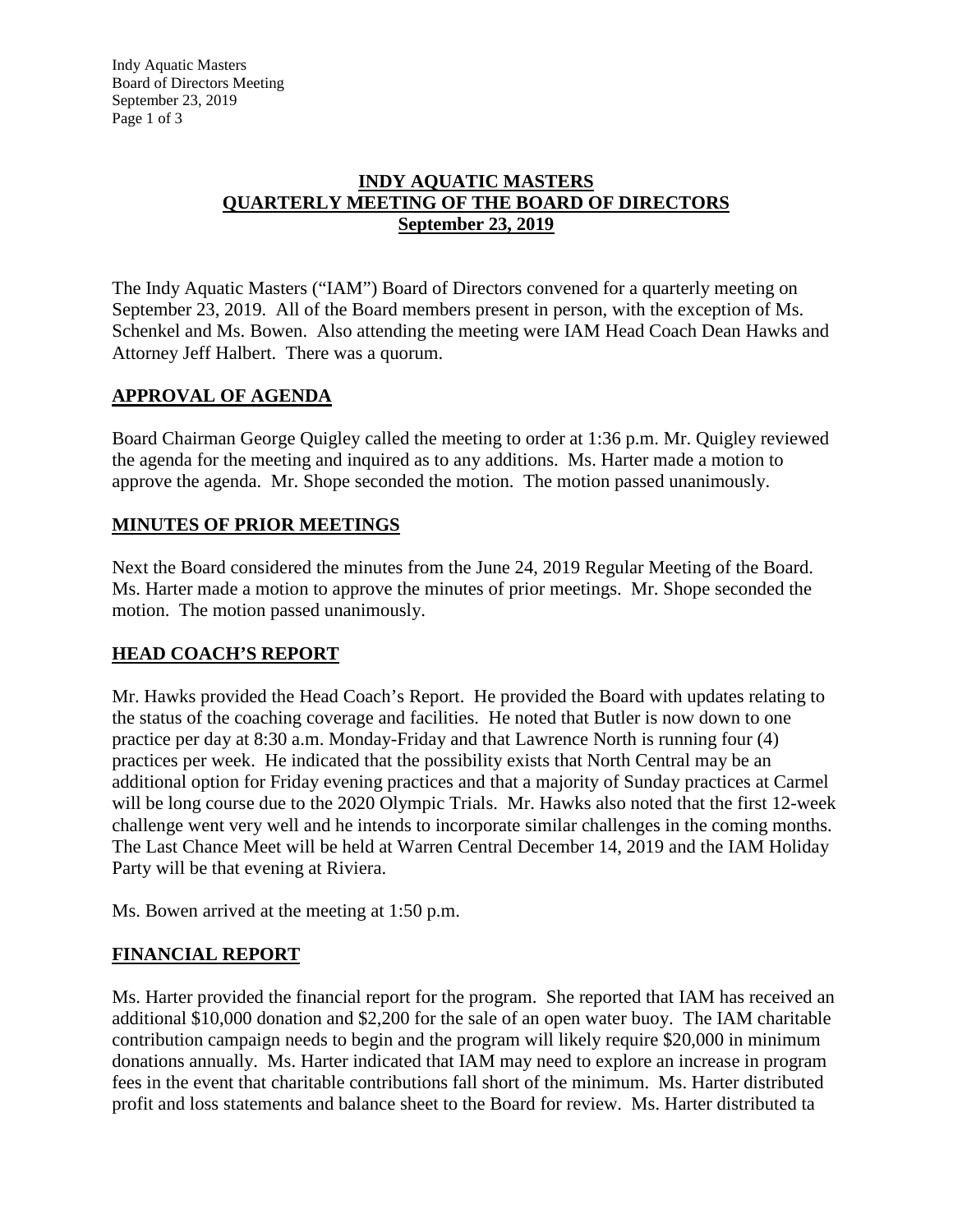Indy Aquatic Masters Board of Directors Meeting September 23, 2019 Page 2 of 3

breakdown of program financials and reviewed the profit and loss statement as of August 31, 2019. As of August 2019, IAM had \$62,326.54 cash on hand. Ms. Harter noted that IAM currently has 271 paid members with an increase of 12 new members joining since the beginning of June. IAM received \$898 in drop-in fees and \$106,178 in membership fees for the year. IAM has also incurred \$45,912 in facilities fees. Ms. Harter indicated that IAM will be meeting with IUPUI to discuss assuming responsibility for its ALTS program in the coming weeks.

# **FUNDRAISING**

Ms. Bowen indicated that a strategic planning meeting date will be scheduled shortly.

## **ACTION ITEMS**

Mr. Quigley led a discussion relative to the modification of Ms. Harter's position title. He indicated that Ms. Harter has been functioning in the dual role of Program Director/Treasurer and that a change in title to Executive Director would be warranted based on her level of responsibility. After discussion, Mr. Quigley made a motion to approve the change in title for Ms. Harter to Executive Director. Mr. Shope seconded the motion. The motion passed unanimously.

#### **EXECUTIVE SESSION**

There were no items to be considered in executive session.

## **OTHER BUSINESS**

None.

## **DIRECTOR COMMENTS**

None.

#### **ADJOURNMENT**

The next regular meeting of the Board is scheduled for December 16, 2019 at 1:30 p.m. at Bowen Engineering. The annual meeting of the Board will also be held on December 16, 2019 and will be conducted in advance of the regular meeting.

Mr. Shope made a motion to adjourn the meeting, which was seconded by Ms. Harter. The motion passed unanimously. The meeting was adjourned at 2:22 p.m.